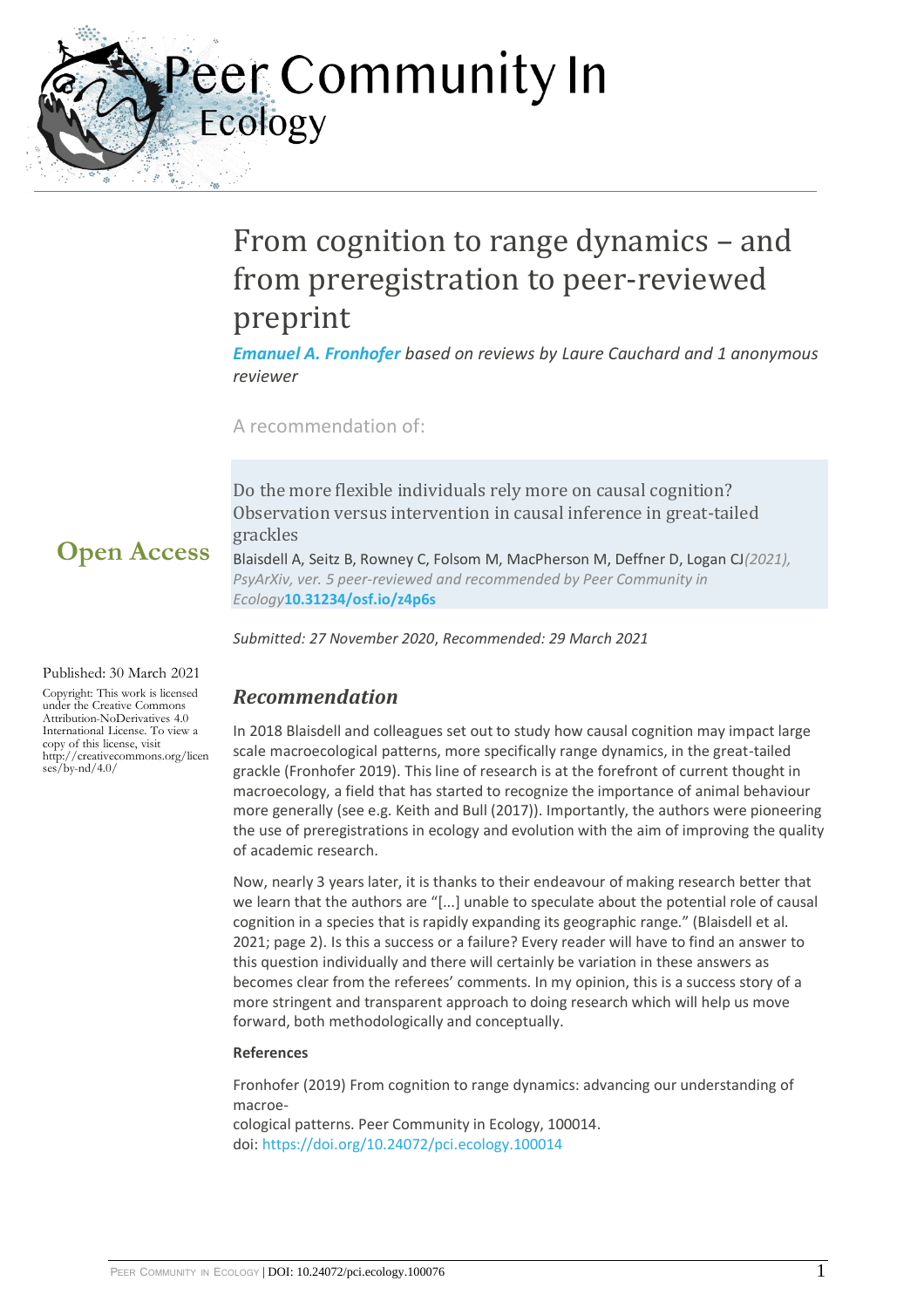

Keith, S. A. and Bull, J. W. (2017) Animal culture impacts species' capacity to realise climate-driven range shifts. Ecography, 40: 296-304. doi: <https://doi.org/10.1111/ecog.02481>

Blaisdell, A., Seitz, B., Rowney, C., Folsom, M., MacPherson, M., Deffner, D., and Logan, C. J. (2021) Do the more flexible individuals rely more on causal cognition? Observation versus intervention in causal inference in great-tailed grackles. PsyArXiv, ver. 5 peer-reviewed and recommended by Peer community in Ecology. doi: <https://doi.org/10.31234/osf.io/z4p6s>

#### **Cite this recommendation as:**

Emanuel A. Fronhofer (2021) From cognition to range dynamics – and from preregistration to peer-reviewed preprint. *Peer Community in Ecology, 100076.* **[10.24072/pci.ecology.100076](https://doi.org/10.24072/pci.ecology.100076)**

**Reviews**

Toggle reviews

# *Revision round #2*

*2021-03-10*

### *Author's Reply*

Dear Dr. Fronhofer,

Thank you very much for evaluating our revised manuscript and for your further comments. No need to apologize for a delay! We were also very busy during this time and totally understand. We revised the manuscript per your comments - please see our responses below and the revised manuscript at <https://psyarxiv.com/z4p6s> (version 4).

Additionally, we realized that we hadn't added all of the background for the validation of the Bayesian model based on the Santa Barbara grackle data, so we did this and also fleshed out the description for the Bayesian model that included the causal data (see Response 11 for details).

Many thanks again for your feedback and for making our research better!

All our best,

Corina and Aaron (on behalf of all co-authors)

Dear Dr. Blaisdell,

thank you for your revisions. I'd like to start by apologizing for the delay in handling your mansucript. Before I proceed to the recommendation of your manuscript, I would like you to go through one last round of revisions to address some remaining minor points listed below. I am looking forward to receiving a revised version of your preprint.

Sincerely yours,

Emanuel A. Fronhofer

**\*\*COMMENT 1:\*\*** General points: Please check the formatting of the manuscript as some lines go over the margins, for instance.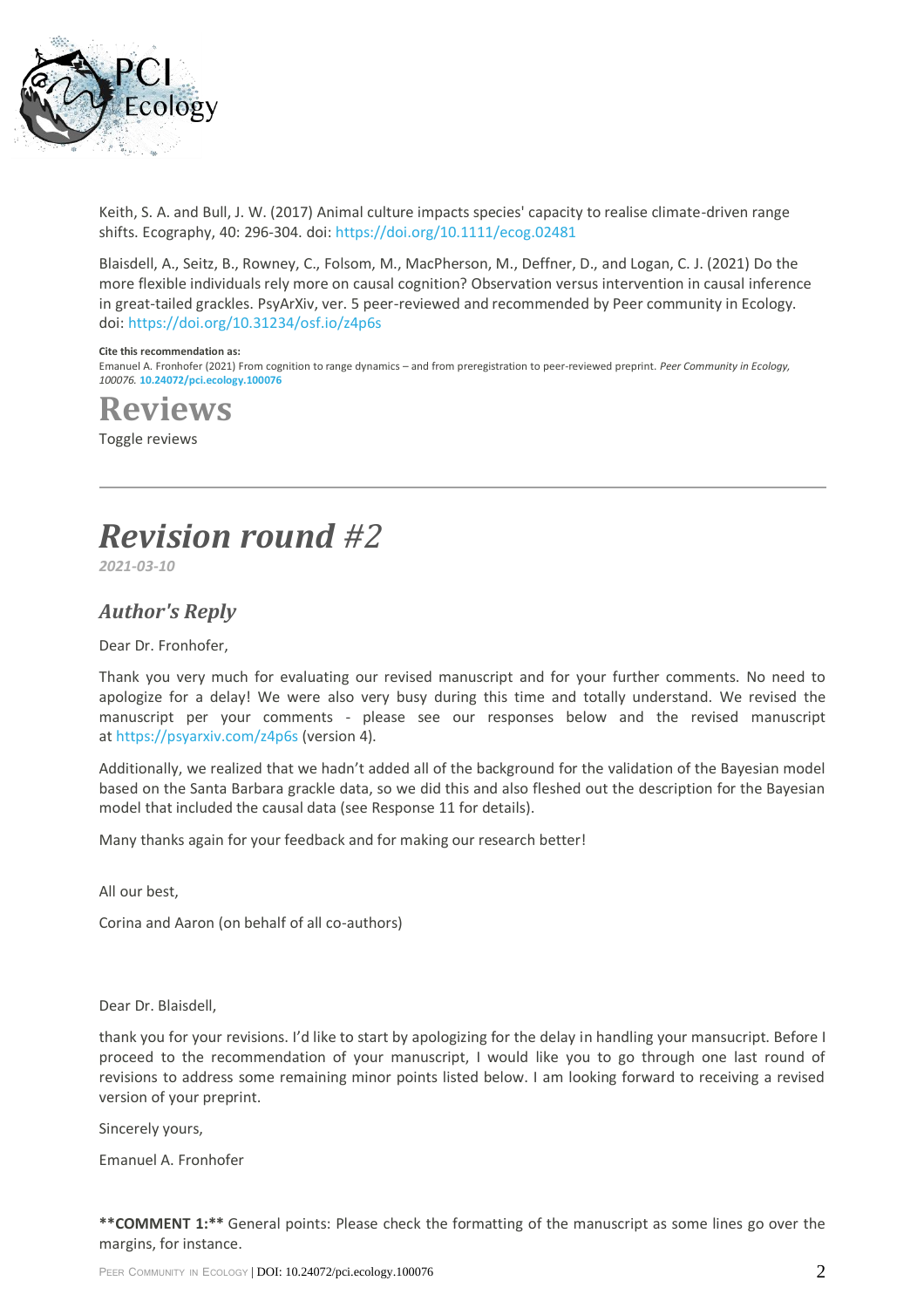

**> \*\*RESPONSE 1:\*\*** Thank you for your thoroughness! Exporting to PDF from rmd gets pretty tricky and we endeavor (below) to clean it up.

**\*\*COMMENT 2:\*\*** Links: Please use DOIs as much as possible. Links to github or other websites are not a priori stable.

**> \*\*RESPONSE 2:\*\*** We cited references with DOIs as much as we could, but ended up needing to cite two preregistrations at GitHub that are not yet post-study submitted (see citations below). We are in the process of analyzing these results, and we hope to have the post-study versions out soon. Thomas Guillemaud and Denis Bourguet at PCI suggested citing the pre-study peer reviewed preregistrations as we have, even though they do not yet have DOIs associated with them, because there are unique identifiers at GitHub that can point to the exact version that was approved. Regardless, we think that citing these preregistrations is a better solution than just saying "in prep." because readers will know where to go to find the results (when they are posted).

Logan et al. 2019 Is behavioral flexibility manipulatable and, if so, does it improve flexibility and problem solving in a new context?

Logan et al. 2019 Are the more flexible individuals also better at inhibition?

**\*\*COMMENT 3:\*\*** Specific points: Referencing the pre-registration: I don't see that my previous comment has been addressed. On page 1, lines 13-17 you are referencing the preregistration, as far as I understand. If this is the case, the authors that have been added on the manuscript should not be in the authors.

**> \*\*RESPONSE 3:\*\*** Sorry about this oversight! It turns out we didn't exactly understand what you meant before. Your point makes sense now and we changed the citation of the preregistration to omit the authors who were not already on the preregistration at the time of in principle acceptance (we removed Folsom and MacPherson).

**\*\*COMMENT 4:\*\*** Line 54: sentence seem incomplete

**> \*\*RESPONSE 4:\*\*** Thank you for catching this! We meant to finish the sentence with "as well as by exerting more control over events [@blaisdell2006causal; @leising2008special; @blaisdell2012rational]". We now corrected the error.

**\*\*COMMENT 5:\*\*** Line 69: delete "the bird"

**> \*\*RESPONSE 5:\*\*** Great edit, we made the change.

**\*\*COMMENT 6:\*\*** Line 164: Results here and this entire paragraph were accompanied by a statistical results table (previously Table 1) which has been removed since the last round of revisions. While you can of course remove the table, you may want to provide the reader with some more results regarding the statistics.

**> \*\*RESPONSE 6:\*\*** This is a good suggestion. We have now reported the main effects of audio cue and visual cue type as well as the interaction.

PEER COMMUNITY IN ECOLOGY | DOI: 10.24072/pci.ecology.100076 3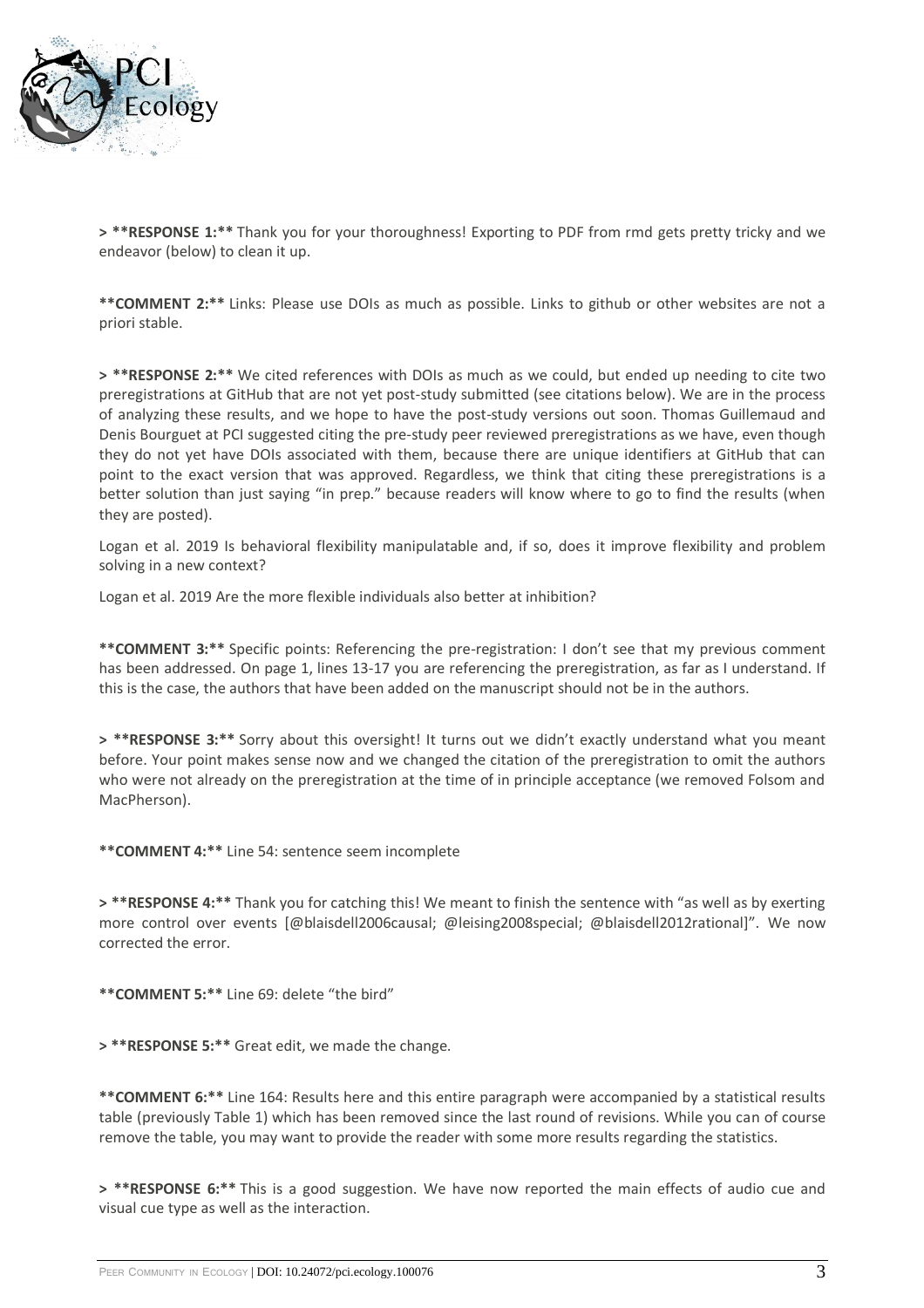

"Evidence of causal cognition in grackles would be apparent by an interaction in responding to trial type (intervene or observe) and the associated audio cue (tone or noise). Specifically, if grackles learned the common cause structure, they should respond less to the screen when they intervene to cause the tone than when they merely observe the tone. However, there should be no difference in responses to the screen whether the grackles intervene to cause the noise or simply observe the noise; thus resulting in an interaction. A 2 (trial type: intervene vs observe) x 2 (audio cue type: tone vs noise) repeated measures ANOVA revealed no significant main effect of trial type,  $F(1,7) = 3.698$ ,  $p = 0.096$ , no significant main effect of audio cue,  $F(1,7)$  < 1.0, and critically, no significant interaction between trial type and audio cue,  $F(1,7)$  < 1.0. The lack of interaction suggests that there is no evidence of causal reasoning in grackles. That said, there was a low response rate in the Observe condition (Figure 3) and we only have the power to detect very large effects, which makes it difficult to rely on this conclusion."

**\*\*COMMENT 7:\*\*** Line 184: including the code to generate the tables was probably unintentional. Please remove here and throughout the manuscript (for all tables) to increase readability.

**> \*\*RESPONSE 7:\*\*** We actually did intend to include the table code so that people can fully replicate our manuscript. However, we can see how this is distracting in the PDF. Therefore, we set the table code in the rmd file to hide when exported to PDF.

**\*\*COMMENT 8:\*\*** Line 517, 522: text goes beyond page

**> \*\*RESPONSE 8:\*\*** Thank you! We figured out how to fix this.

**\*\*COMMENT 9:\*\*** Page 26, 28, 29, 31: paths go beyond page

**> \*\*RESPONSE 9:\*\*** These are all file paths, which are treated differently than regular text because they are one long string. We have been unsuccessfully trying for months to find a way to get this text to wrap in PDFs. Therefore, we implemented a work around by inserting text just below the file path that says: "#PDF readers: for the full file path, please see the rmd file". The html and rmd versions of the manuscript are listed on page 1 of the pdf.

**\*\*COMMENT 10:\*\*** Page 35: This is a local path, could you provide as for the other parts of the code a path that is accessible to all readers?

**> \*\*RESPONSE 10:\*\*** Good catch! This code ended up not being used because it was for experiment 2, which was not conducted because the grackles did not pass experiment 1. So we deleted the file path. However, we found another local file path in the interobserver reliability code and replaced it with the path to the data sheet on GitHub so anyone can run this code.

**> \*\*RESPONSE 11 (self added, not in response to reviewer or the recommender):\*\*** We realized that we hadn't previously added all of the background for the validation of the Bayesian model based on the Santa Barbara grackle data (figure 4). Therefore, we added the data sheet from the Santa Barbara grackles to the GitHub repository so that the analysis in the rmd file can be run from any computer (this data set was already published at KNB in 2016), added text to that provides background for how phi and lambda were estimated, and added the code to generate the Santa Barbara grackle figure (fig 4), and added references. We also thought of a couple of ways to more clearly explain the Bayesian model to people who are not statisticians, so we added examples for what phi and lambda mean, and added a description of the model regarding how it works when adding the causal score to it.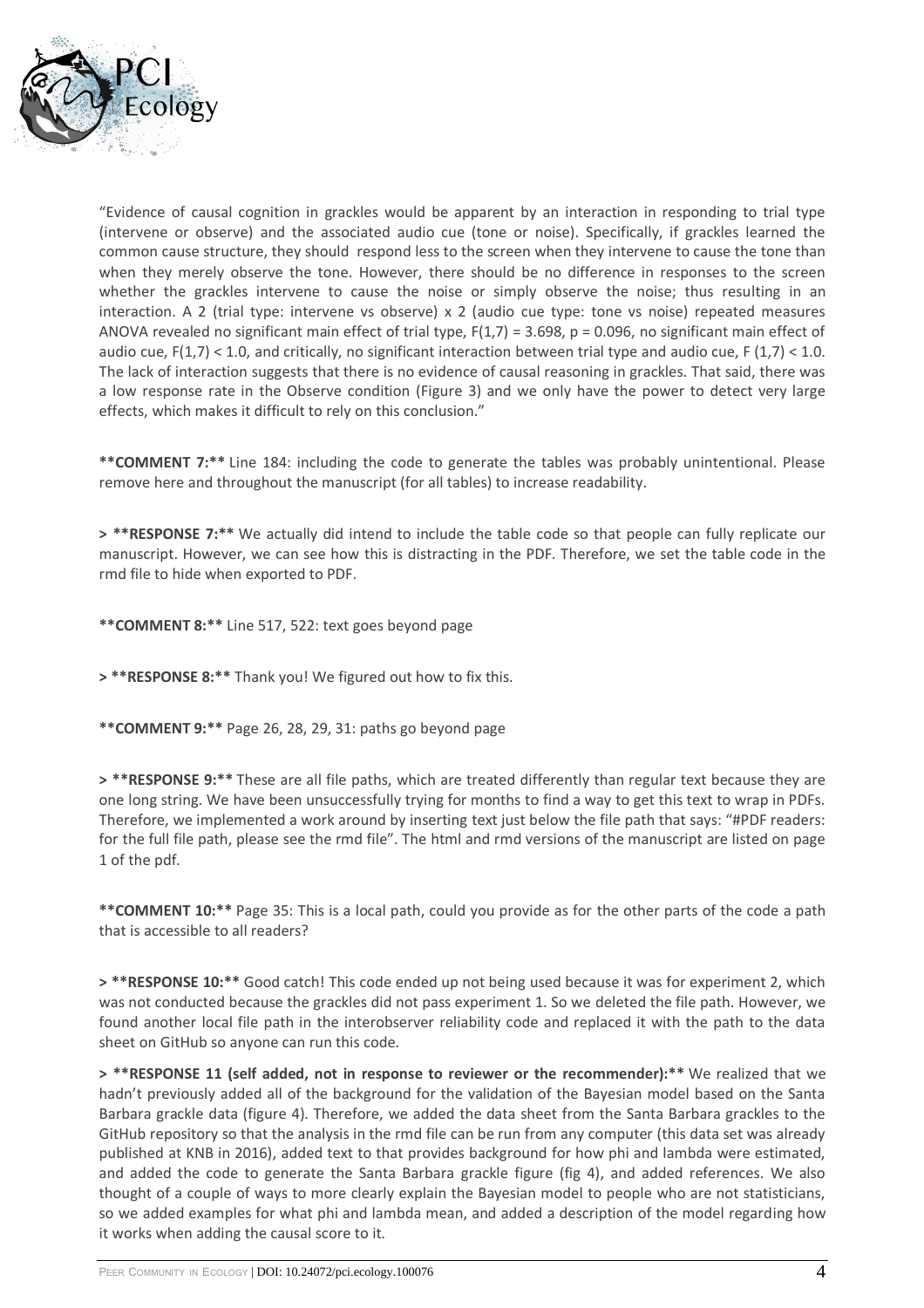

METHODS > ANALYSIS PLAN > Flexibility comprehensive:

Regarding the model development using Santa Barbara data: "We adapted the specific implementation of a social learning reinforcement model developed for human laboratory experiments [@deffner2020dynamic]."

Regarding phi: "A value of phi=0.04, for example, means that receiving a single reward for one of the two options will shift preferences by 0.02 from initial 0.5-0.5 attractions, a value of phi=0.06 will shift preferences by 0.03 and so on."

Regarding lambda: "For instance, if an individual has a 0.6-0.4 preference for option A, a value of lambda = 3 means they choose A 65% of the time, a value of lambda = 10 means they choose A 88% of the time and a value of lambda = 0.5 means they choose A only 53% of the time."

"We validated this computational model by analyzing data previously collected from great-tailed grackles in Santa Barbara, California [@logan2016flexibilityproblem]. The following code first prepares the Santa Barbara data for the reinforcement learning model, runs the model and extracts samples from the posterior distribution. We then use those population estimates of both learning parameters, \$\phi j\$ and \$\lambda\_j\$, to simulate experimental data for 8 new birds. Finally, this code plots the empirical and simulated learning curves (see figure 4)."

"This computational analysis yields posterior distributions for phi and lambda for each individual bird. To use these estimates in a linear model that predicts Grackles' causal score, we need to propagate the full \*uncertainty\* from the reinforcement learning model, which is achieved by directly passing the variables to the linear model within a single large \*stan\* model. We include both parameters (phi and lambda) as predictors and estimate their respective independent effect on causal score as well as an interaction term. To account for potential differences between experimenters, we also included experimenter ID as a random effect (omitted from previous equations to enhance readability, but available in the code below)."

## *Decision round #2*

Dear Dr. Blaisdell,

thank you for your revisions. I'd like to start by apologizing for the delay in handling your mansucript. Before I proceed to the recommendation of your manuscript, I would like you to go through one last round of revisions to address some remaining minor points listed below. I am looking forward to receiving a revised version of your preprint.

Sincerely yours,

Emanuel A. Fronhofer

General points:

Please check the formatting of the manuscript as some lines go over the margins, for instance.

Links: Please use DOIs as much as possible. Links to github or other websites are not a priori stable.

#### Specific points:

Referencing the pre-registration: I don't see that my previous comment has been addressed. On page 1, lines 13-17 you are referencing the preregistration, as far as I understand. If this is the case, the authors that have been added on the manuscript should not be in the authors.

Line 54: sentence seem incomplete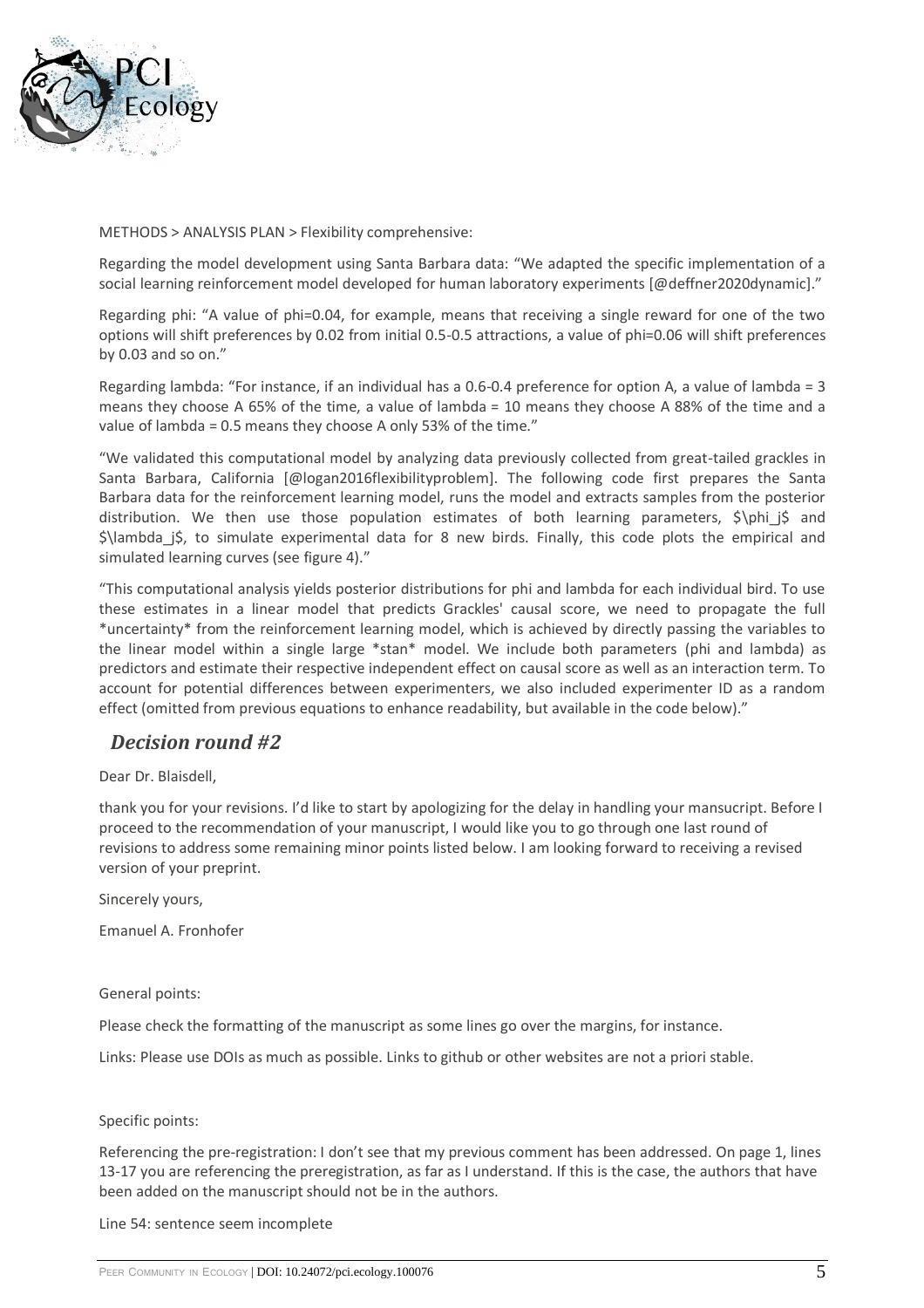

Line 69: delete "the bird"

Line 164: Results here and this entire paragraph were accompanied by a statistical results table (previously Table 1) which has been removed since the last round of revisions. While you can of course remove the table, you may want to provide the reader with some more results regarding the statistics.

Line 184: including the code to generate the tables was probably unintentional. Please remove here and throughout the manuscript (for all tables) to increase readability.

Line 517, 522: text goes beyond page

Page 26, 28, 29, 31: paths go beyond page

Page 35: This is a local path, could you provide as for the other parts of the code a path that is accessible to all readers?

*Preprint DOI:* **<https://doi.org/10.31234/osf.io/z4p6s>**

# *Revision round #1*

*2021-01-22*

### *Author's Reply*

Round #1

by Emanuel A. Fronhofer, 2021-01-22 16:21

Manuscript: https://doi.org/10.31234/osf.io/z4p6s

Dear Dr. Blaisdell,

thank you for submitting your preprint "Do the more flexible individuals rely more on causal cognition? Observation versus intervention in causal inference in great-tailed grackles" to PCI Ecology, it is great to see a preregistration developing into a preprint.

**COMMENT 1:** Your preprint has been reviewed by two referees and you will see that both have a number of points that need to be addressed. I see myself in agreement with referee 1, in the sense that we appreciate the processes this work has gone through and the honesty of the preprint. Nevertheless, the results, especially given the very small sample size, are not conclusive. Referee 2 notes that even negative results merit to be published. I agree, but I ask myself, what should the reader take home from an inconclusive experiment with a very small sample size? Whatever your concrete answer to this question will be, this must be the strength of the preprint. In this context, I would like to point to referee 1's point related to lines 222- 223, which is very relevant. Beyond this, both referees point to some improvement possibilities that I would like to encourage you to follow.

**RESPONSE 1:** Thank you very much for your assessment! We address these points in our responses to the specific comments below.

**COMMENT 2:** Besides these comments, I have some additional questions: On page 1 you reference the preregistration. If I am not mistaken, Folsom and MacPherson were not on the recommended preregistration (see:

https://raw.githubusercontent.com/corinalogan/grackles/master/Files/Preregistrations/g\_causalPassedPreSt udyPeerReview31Jan2019.pdf). Please correct the reference. Along these lines, Deffner has been added as an author and Johnson-Ulrich has been left out in comparison to the preregistration. I am not aware of PCI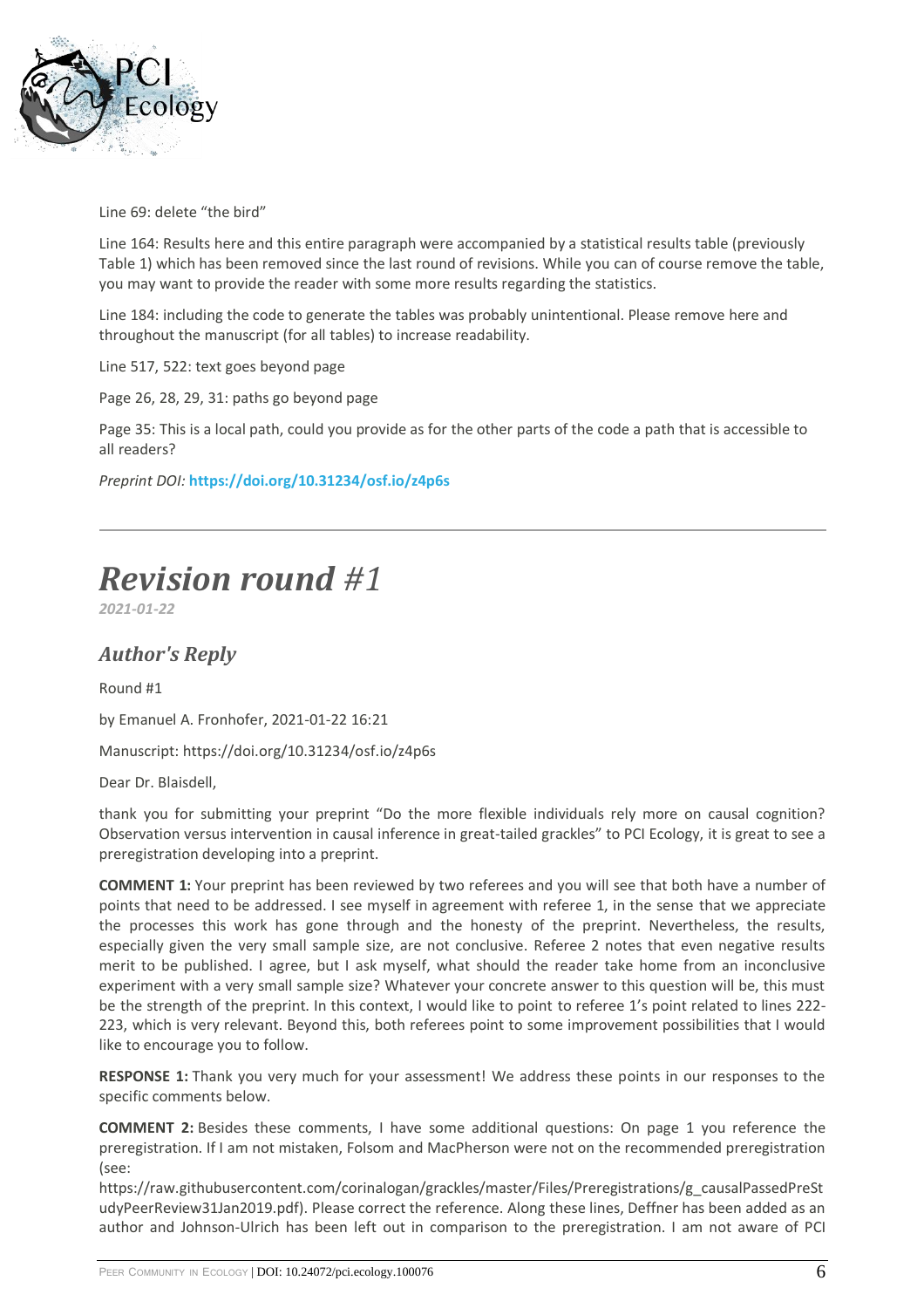

having rules regarding authorship on preregistration vs. preprint. Nevertheless, I would like you to make sure that all authors who merit authorship have been included.

**RESPONSE 2:** There are differences between the authors on the preregistration and those on the post-study manuscript, which is quite common with registered reports. This is because the authors on the preregistration were planning on collecting/analyzing data and contributing to the writing and editing process (both of which are a requirement on the grackle project and are discussed in advance of any offers of co-authorship. We follow the ICMJE guidelines and this lab policy is listed at our website: http://corinalogan.com/ethics.html). The authors who were on the preregistration, but not on the post-study manuscript (Johnson-Ulrich, Bergeron, and McCune) were removed because they either left the project before data collection on this experiment started and/or they chose not to contribute to the writing/editing process. The authors who were not on the preregistration, but are on the post-study manuscript (Folsom, MacPherson, and Deffner) were added because they joined the project after the preregistration passed prestudy peer review and they contributed to data collection or analysis and writing/editing. As such, the preregistration citation is different from the post-study manuscript citation.

**COMMENT 3:** Lines 38-43, conclusions in the abstract. Similar to lines 222-223, this should be reformulated to be more cautious or changed.

**RESPONSE 3:** We revised the text in the abstract to acknowledge the limitation in the claims from our study (see Response 7 for details).

**COMMENT 4:** Page 3: The first figure you reference is Fig. 4. Please adapt the figure numbering to start with 1.

**RESPONSE 4:** Good catch! We fixed it.

**COMMENT 5:** Table 1: correct formatting of "eta^2".

**RESPONSE 5:** Thanks for catching this - we fixed it.

**COMMENT 6:** Page 10, 1): If I am not mistaken, the minimum sample size aimed for in the preregistration was  $2 \times 8 = 16$  samples. Please adjust the text accordingly. In addition, referee 1 notes that the power was already not very high with N=16. This reduction in power should be discussed. I suggest revising your preprint in light of the referees' comments, accompanied by a detailed response to their criticism. I am looking forward to receiving a revised version of your preprint. Sincerely yours, Emanuel A. Fronhofer

**RESPONSE 6:** In the Methods > Sample Size Rationale from the preregistration (which is the Methods section of the current manuscript) we had set our minimum sample size at "The minimum sample size will be 8 birds per experiment (n=16 total)". We only conducted experiment 1, which had a minimum sample size of 8 birds, which we met. We did not conduct experiment 2 (which was planned to have a sample size of 8) because the plan was only to conduct experiment 2 if the grackles showed evidence of causal cognition in experiment 1 (noted in Methods > Experiment 1). Thanks to your comment, we now realize that we used the wrong sample size in our power analysis (n=16 instead of n=8). We ran a new power analysis with the planned sample size of 8 per experiment and we now include this in the Methods > Analysis plan. The chance of us being able to detect an effect increased from 0.77 to 1.11 and we added a sentence about this in the results section.

RESULTS: "However, there was a low response rate in the Observe condition (Figure 2) and we only have the power to detect very large effects, which makes it difficult to rely on this conclusion"

Reviewed by anonymous reviewer, 2020-12-23 13:25

**COMMENT 7:** Authors studied the causal cognition in the great-tailed grackles and its link to behavioral flexibility with indirect implications for range-expanding species. The question is interesting. Authors failed to find evidence for causal evidence and even more so a link with flexibility. While the absence of causal cognition is worth publishing, there are several issues that prevent a firm conclusion on the biological underpinnings of a lack of causal cognition. The issues are: 1) not sure birds were "very attentive to visual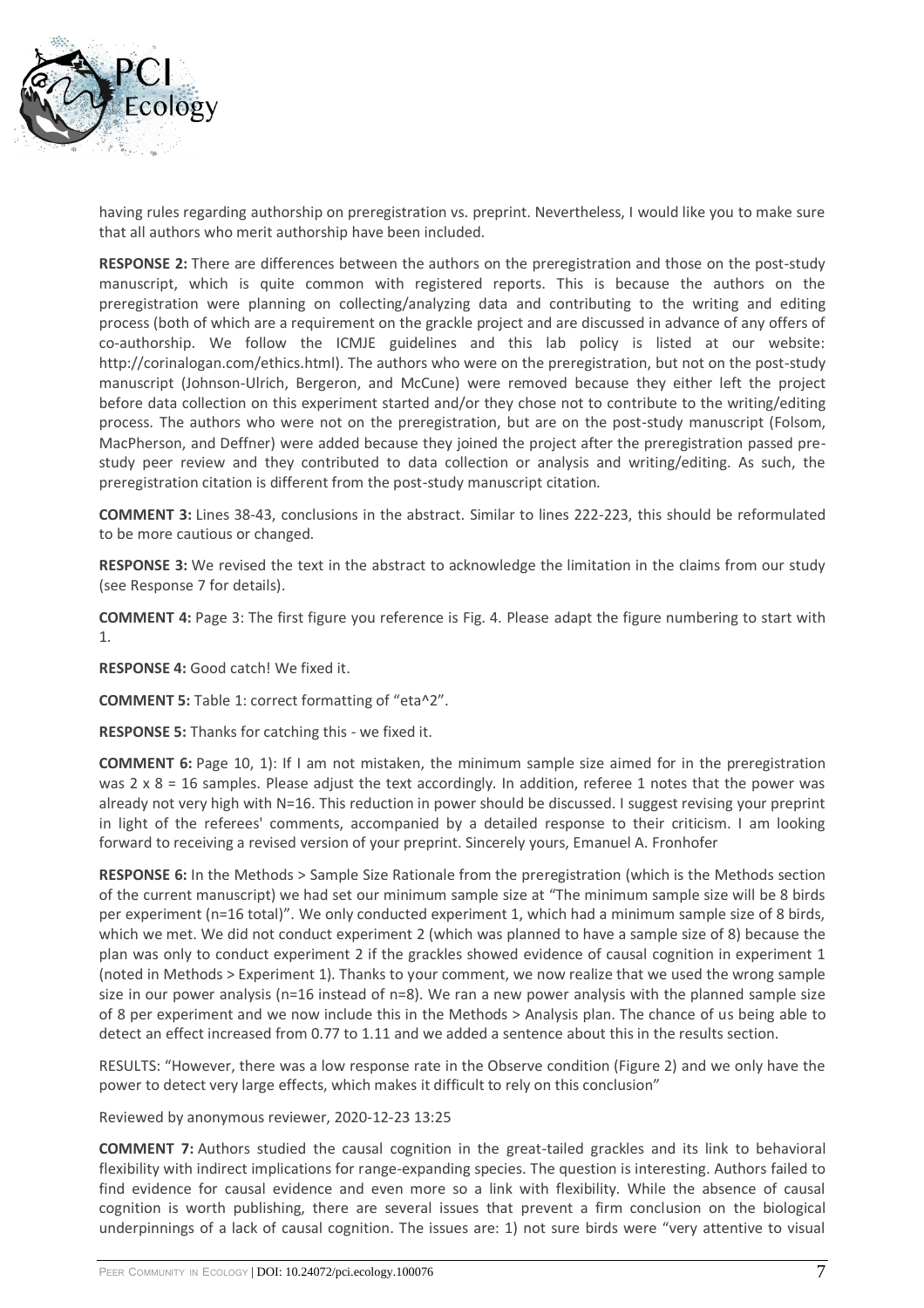

events presented on the touchscreen" (lines 187-194), 2) "the touchscreen might be inappropriate for testing causal processes associated with obtaining food" (lines 195-202), 3) the very low sample size (i.e. 8 birds) and the limited initial power analysis of 71% chance of detecting a large effect, 4) "the changes in protocol over the course of the experiment" (line 258), 5) the "However, note that the very low response rate in the Observe condition (Figure 2) makes it difficult to rely on this conclusion." (line 124-125). While I appreciate the great honesty all along the manuscript, I regret to say that all these points make the current results hardly conclusive. And frankly speaking, while again I do value non-significant (wrongly called negative) results, publishing a study one cannot rely on the results because of multiple methodological issues is debatable. I respectfully disagree with (lines 222-223) "This failure to find evidence of causal cognition in the grackle provides a cautionary tale for comparative psychologists interested in testing wild-caught animals using traditional laboratory apparatuses and techniques". This sentence mixed up two ideas. Scientists should indeed make sure they use appropriate methods to test their questions on the focal species. I fully agree. However, I find misleading to link it with "the failure to find evidence of causal cognition" which implies causal cognition was properly tested. Authors may have failed to test for causal cognition and not failed to find evidence for it, or at least it is currently difficult to tease apart these two. These two statements (i.e. failing to test for and failing to find evidence) are clearly different.

**RESPONSE 7:** Because this article passed pre-study peer review at PCI Ecology based on our methods and planned sample size, which we met, the manuscript cannot be rejected for methodological or sample size reasons. Nevertheless, we acknowledge that lines 222-223 could be misleading. We added text:

ABSTRACT: "This could indicate that our test was inadequate to assess causal cognition. Because of this, we are unable to speculate about the potential role of causal cognition in a species that is rapidly expanding its geographic range. We suggest further exploration of this hypothesis using larger sample sizes and multiple test paradigms"

And the following text has been placed in the...

DISCUSSION after lines 222-223: "Such failures can occur not due to the true lack of the behavioral process in test subjects, but rather, to shortcomings in the approach itself. The caveats raised above preclude us from determining the actual absence of causal cognition in the great-tailed grackles we tested."

Although there were changes to the protocol as we conducted the tests, these were purely related to increasing the motivation of the grackles to participate. The changes did not affect the planned experimental design of the tests.

We have now quantified each bird's attentiveness during the tests using the number of sessions it took to complete their training sessions and their Observe and Intervene tests (data from the original data sheet, summarized in the Discussion in the new Table 5). Ideally, each test is conducted in one session, however due to the lack of motivation of many of the grackles to participate, multiple sessions were conducted to complete all trials in each training or test program. We added this to the...

DISCUSSION: "Half of the grackles completed the intervene test in one session, indicating that they were attentive to the screen, while the other half needed two to fifteen sessions, indicating they were less interested in attending to the screen. Whereas, six grackles completed the observe test in one session, while the other three required two to three sessions (Table 5). A similar level of attentiveness occurred in the training sessions: about half of the training programs were completed in one session, while the other half required two to eight sessions (Table 5)"

**COMMENT 8:** I also find hazardous that authors discuss and even mention range expansion ("could indicate that it (causal cognition) is not implicated as a key factor involved in a rapid geographic range expansion", lines 231-232). None of the analysis relates to range expanding processes (e.g. birds sampled in populations of varying ages) and authors are not sure they properly measured causal cognition and can rely on their conclusions. I am sorry my comments may sound harsh. I advise to ensure the protocol is a valid and functional protocol for the studied species and increase the sample size. Other comments: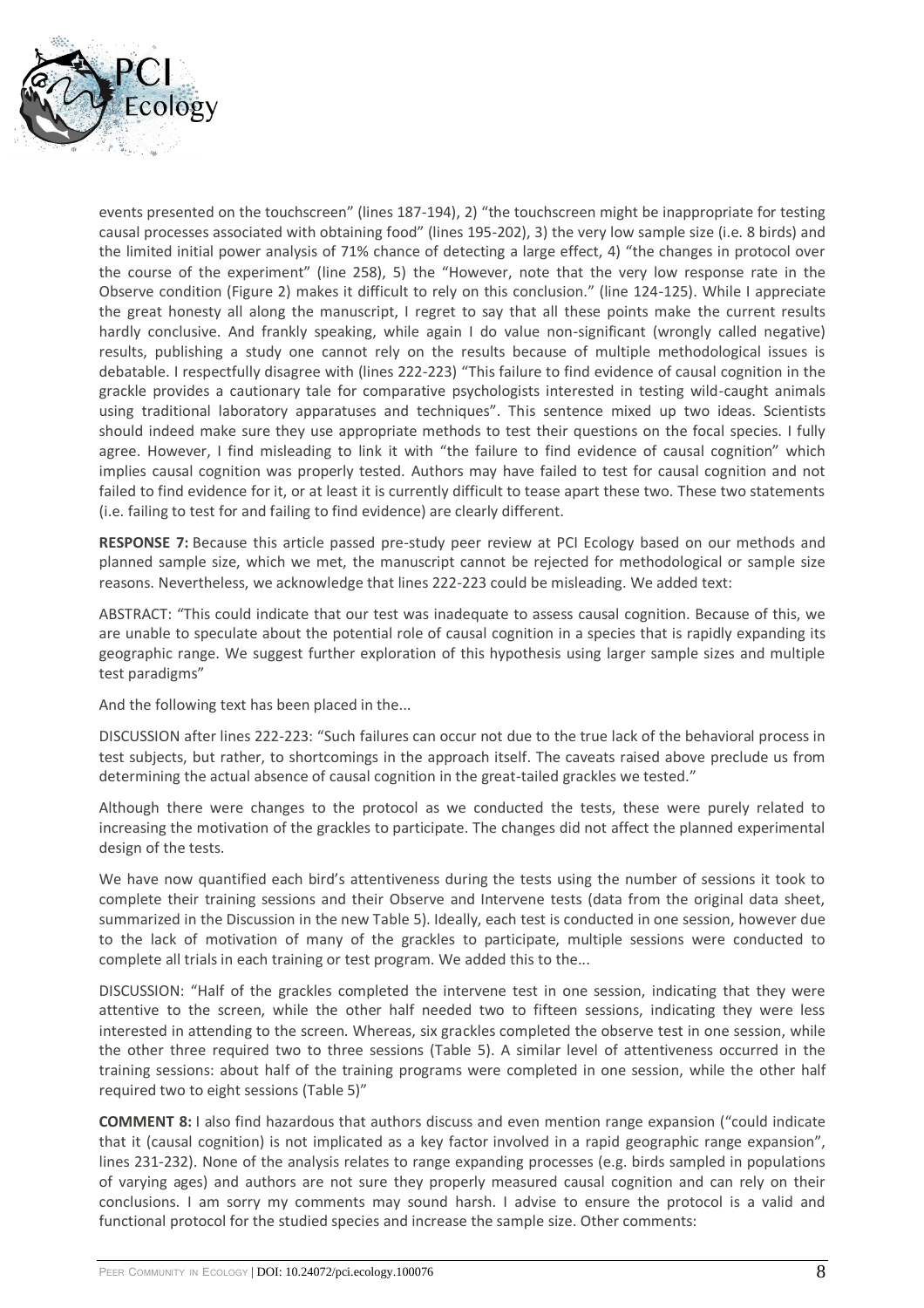

**RESPONSE 8:** Good point that we need to tone down our speculation about the potential role of causal cognition in a range expansion. We changed the text as follows:

DISCUSSION: Given that there is ambiguity around whether the grackles do not use causal cognition or whether the test did not work, we will refrain from speculating about whether it is involved in a rapid geographic range expansion with regards to the lack of a correlation with behavioral flexibility.

**COMMENT 9:** 1) Methods are sometimes mixed with the introduction and the results (e.g. lines 57-59, 134- 145)

**RESPONSE 9:** We removed the methods sentences from the introduction and results sections as suggested.

**COMMENT 10:** 2) In a few places (e.g. lines 61-63 and 67-80), the introduction is hardly understandable for non-specialists.

**RESPONSE 10:** We added an example to make causal maps easier to understand, and we added a new figure to illustrate the schematic of the Blaisdell et al (2006) study described (see Response 23 for the new text from the manuscript).

**COMMENT 11:** 3) Cannot find anywhere the supplementary information for the statistical analysis for the repeated ANOVA with JASP (not clear why R is not used for this analysis). The exact model used is not clear, how it controls for repeated measures, where do all the residuals come from. An experimenter random intercept is added in some analyses. How many experimenters are running the experiment? Is an experimenter effect well-distributed among or nested within a bird ID or a condition? With 8 individuals, this point is very important.

**RESPONSE 11:** Thank you! We apologize for the confusion. Three different people conducted analyses on this article and two use R and one does not use R. This is the reason for the ANOVA being conducted with a different program. The ANOVA analysis was performed in JASP, free and open source software that acts as GUI for R. We have now included the .jasp file for this analysis in the data package at KNB (Grackle*causal*JASP.jasp), which can be downloaded and opened by anyone who has also downloaded JASP. This also allows one to review and recreate our analysis. We also apologize for including Tabe 1, which may have caused some confusion as "residuals" are not typically reported for a repeated measures ANOVA. We have revised how those data are reported. With that said, the model remains the same, a 2 (Audio Cue: Tone vs Noise) x 2 (Cue Type: Observe vs Intervene) repeated measures ANOVA. There is no need to correct for sphericity, because with only 2 levels of repeated measures the assumption of sphericity cannot be violated (Hinton et al. 2004).

While we expect no significant experimenter effects (we have detailed protocols and all experimenters undergo extensive training), we wanted to make sure that any differences that might have accidentally occurred could be accounted for by the model such that we could see the actual performance of the birds more clearly. We are only able to include experimenter as a random effect if the response variable has more than one row per bird, as it did with this model. There were 4 different experimenters for the reversal learning task. While trials were not evenly distributed among experimenters for each bird, 6 birds were tested by at least 2 experimenters and 4 birds by 3 different experimenters, such that the model could clearly differentiate bird ID effects from experimenter ID effects, which were relatively minor.

#### References:

Hinton, P. R., Brownlow, C., & McMurray, I. (2004). SPSS Explained. Routledge.

**COMMENT 12:** 4) Lines 680-683: "We have chosen to keep the models as simple as possible because the sample sizes for each experiment are small. These experiments were designed to determine whether grackles attend to causal cues or not. If results show that they do, then we will conduct further tests to investigate the extent of these abilities." This is circular thinking. The sample size may prevent authors from finding a causal cognition and so the decision to extend this experiment to other places and to a larger sample size is created by this small sample size.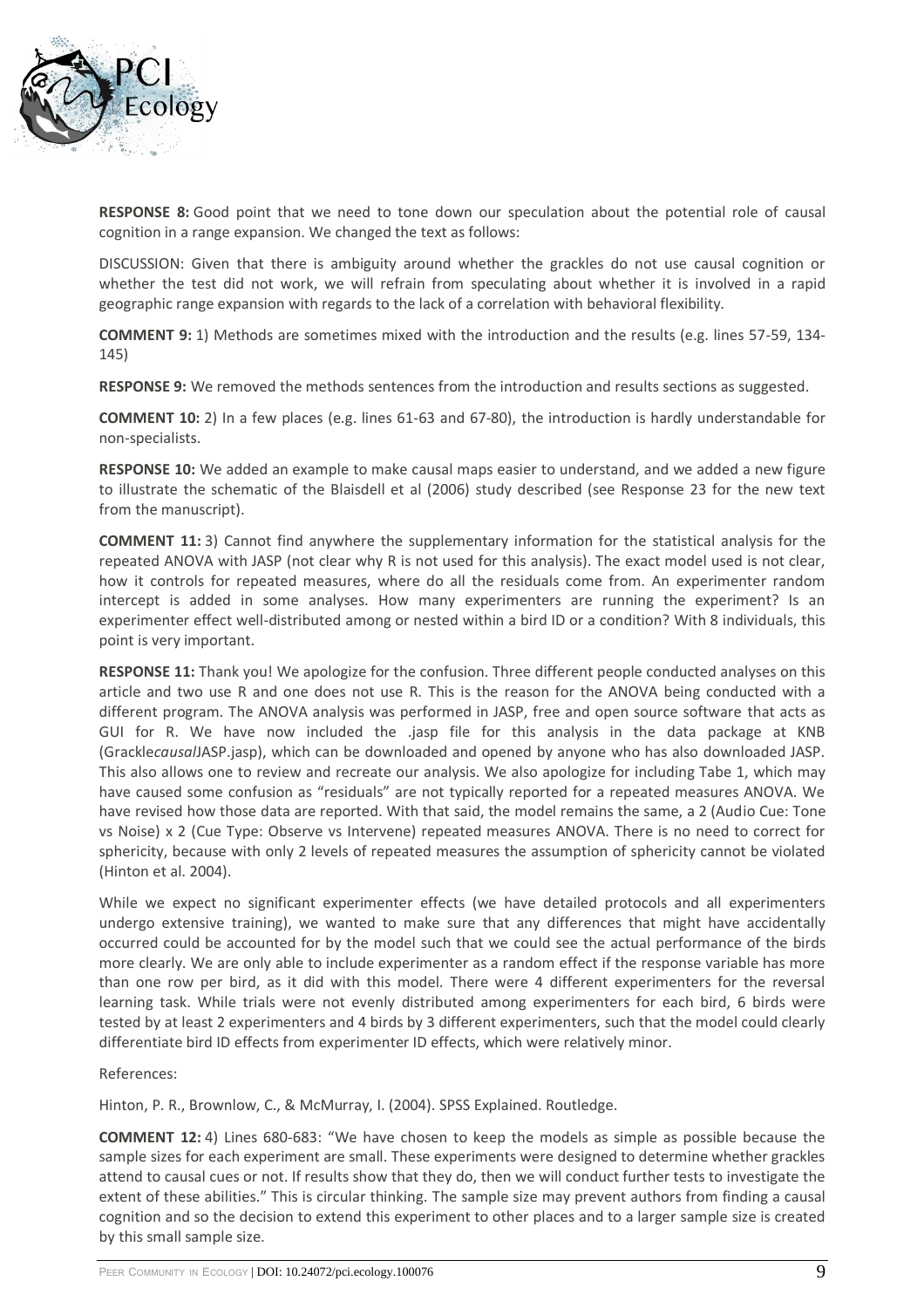

**RESPONSE 12:** Because we used a completely within-subject design, unlike the study by Blaisdell et al, which used a mixed design, we matched their study in terms of group size for each predicted effect, which allowed us to use fewer subjects in total than in the Blaisdell et al study. The n was, therefore, powered enough to enable replication of the Blaisdell results.

**COMMENT 13:** 5) Figure 1 legend: circle should be changed for stars.

**RESPONSE 13:** Thank you for catching this! We made the change.

**COMMENT 14:** 6) Figure 3 legend: a legend for grey bars (confidence intervals?) and the black curve (means) should be added.

**RESPONSE 14:** Thanks! We changed the caption to clarify.

Reviewed by Laure Cauchard, 2021-01-14 16:10

**COMMENT 15:** This study explores the role of causal cognition in behavioural flexibility in 8 wild great-tailed grackles temporarily kept in captivity (up to 6 months). The study has 2 goals: 1) are the grackles displaying causal inference using a touch screen task, and 2) is this ability correlated with behavioural flexibility, measured in another study on the same individuals. Unfortunately, results show no evidence of causal inference, and the performance of the touch screen task does not correlate with behavioural flexibility. Negative results are as informative as positive results and deserve to be published, so that furture studies can rely on it to go further. The conclusion of the study is well adapted to the results and the authors acknowledge their limits. My main comments would be: - The introduction should be reorganized so that the goals of the study arrive at the end of the introduction and the arguments supporting the study should be developed. Ideas maybe: what are the processes underlying beh flex, are they well known? Is causal cognition well spread in the animal kingdom, if not why? Maybe also why this species: they are expanding rapidly yes, but is this the only reason?

**RESPONSE 15:** In the introduction, we moved the grackle goals near the end. Great question about why this species is rapidly expanding its range - no one knows, which is why we are really interested in this question and why our larger research program is attempting to find some answers. So no empirical answers on that front yet (hopefully in the next couple of years!). The processes underlying behavioral flexibility are also unknown. Therefore, we took your advice and discussed causal cognition across the animal kingdom in a new paragraph.

INTRODUCTION: "While a smattering of studies have investigated understanding of physical causality, such as in tool construction and use, in birds and mammals [see reviews by @emery2009tool; @lambert2019birds; @volter2017causal] there are no existing studies of causal perception aside from those in rats from Blaisdell's lab (see below) and chimpanzees [@premack1994levels]."

**COMMENT 16:** - If causal cognition is not working, maybe the authors can find another score to relate performance to the task to another process, such as trial and error learning? Attention at least? Just to show that there is at least one simple learning process in action at some point and that the touch screen task is working in measuring something? A negative result is a result but at least we have to show that the task is measuring something.

**RESPONSE 16:** We conducted three experiments using this touchscreen: the causal experiment here, a reversal learning task (Logan et al. 2019 http://corinalogan.com/Preregistrations/g*flexmanip.html, results not yet analyzed), and a go no-go inhibition task (Logan et al. 2020 http://corinalogan.com/Preregistrations/g*inhibition.html, results included at the link). We have evidence that the grackles (indeed, the individuals in the causal cognition test) were able to successfully interact with the touchscreen in the inhibition task where they took an average amount of trials to pass criterion compared with other species. We mention this in the Discussion as evidence that they are able to learn on the touchscreen. They were extremely slow at reversal learning on the touchscreen apparatus compared with physical colored tubes so it appears that shape or color discrimination works a bit differently for them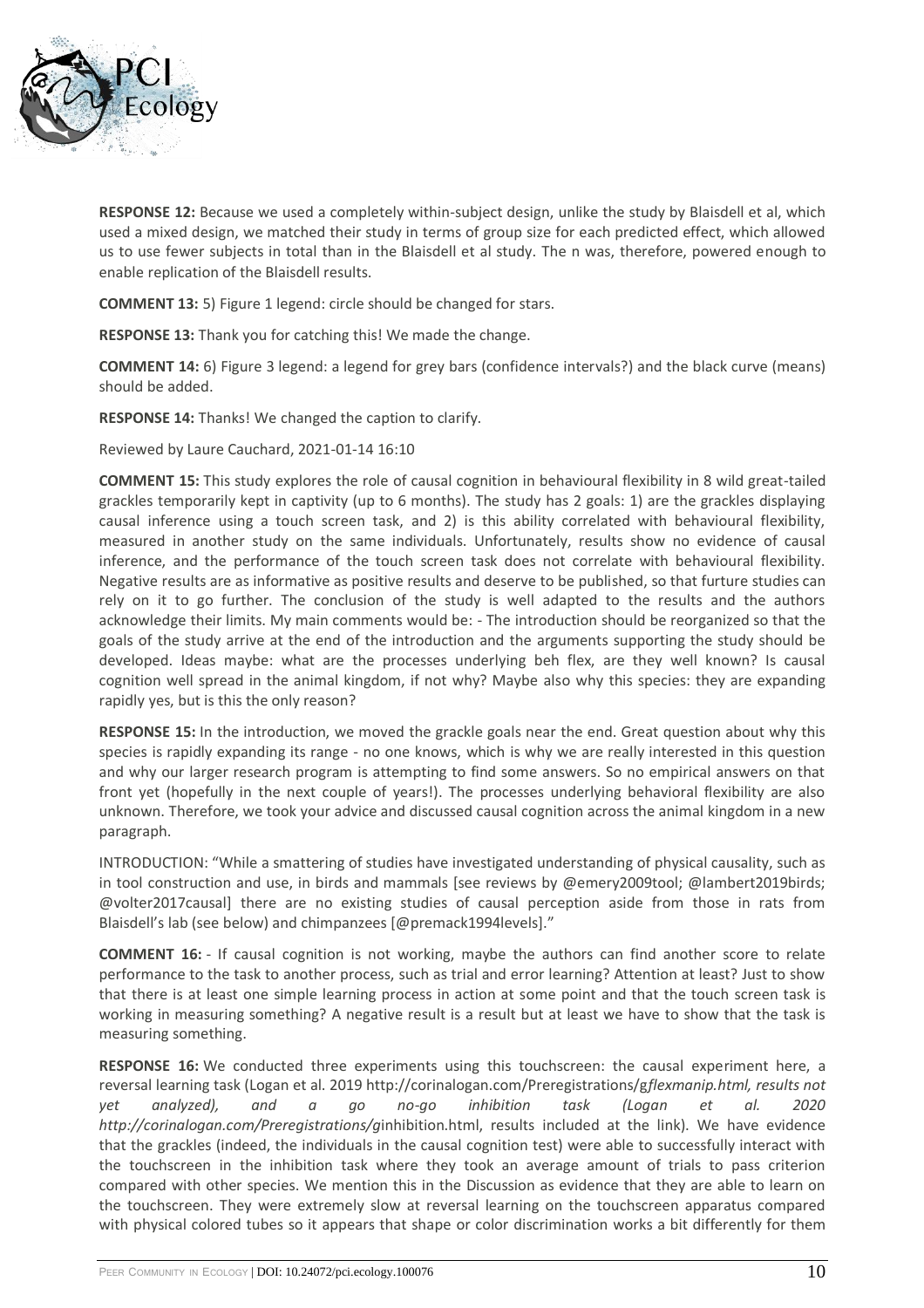

depending on the testing apparatus. Your comment about attention spurred us to summarize how many sessions it took them to complete the training, intervene, and observe tests (see Response 7 for the full description and revision that was made). Trials were manually initiated by the experimenter only when the grackle was attending to the screen, therefore session number is a useful proxy for attention.

**COMMENT 17:** ABSTRACT: L31-34: "by allowing… by making… by exerting…" a little bit hard to follow, rephrase? I would add the sample size in the abstract because it is important to know it to understand the conclusion of the study . And I think references can be removed from the abstract, it will make space for a sentence or two about the touchscreen task maybe?

**RESPONSE 17:** We removed the references from the abstract, added the sample size, and modified the sentence as suggested, and we added a sentence about the touchscreen task:

ABSTRACT: "could play a significant role in rapid range expansions via the ability to learn faster: causal cognition could lead to making better predictions about outcomes through exerting more control over events"

and "Causal cognition was measured using a touchscreen where individuals learned about the relationships between a star, a tone, a clicking noise, and food. They were then tested on their expectations about which of these causes the food to become available."

**COMMENT 18:** INTRODUCTION L46-48: I think this sentence can be explained with an example or two: how being able to change behaviour would help in a new environment?

**RESPONSE 18:** Good point. We added the following:

INTRODUCTION: For example, flexibility would be useful for changing food preferences in accordance with locally available resources that potentially fluctuate over time.

**COMMENT 19:** L49: why "however"?

**RESPONSE 19:** "However" was intended to note that causal cognition is a different trait from flexibility, but we can see how this wasn't clear. We revised the sentence to say:

INTRODUCTION: "It is alternatively or additionally possible that causal cognition, the ability to understand the causality in relationships between events beyond their statistical covariations"

**COMMENT 20:** L51: add a reference at the end of the definition.

**RESPONSE 20:** We added an example of what causal cognition is after its first mention where we reference Blaisdell et al. 2006, Leising et al. 2008, and Blaisdell and Waldmann 2012. We also added an additional example and listed the associated citation.

INTRODUCTION: "For example, if a monkey observes an association between a tree branch shaking and a piece of fruit dislodging and falling to the ground where it can be consumed, a causal understanding of this association, that is that shaking the branch caused the fruit to fall, would provide the monkey the opportunity to itself intervene and shake the branch so as to procure the fruit."

INTRODUCTION: "For example, a bird that observes wind moving a branch, and then sees a fruit attached to the branch fall to the ground, the bird might interpret these observations as a causal chain in which wind *causes* the branch to shake, which in turn *causes* the fruit to shake loose and fall to the ground [@tomasello1997primate]"

**COMMENT 21:** L52: "by exerting more control over event" not sure about what that means?

**RESPONSE 21:**We added an example to clarify how having causal understanding would enable control over a situation for an individual's benefit (see Response 20 for details).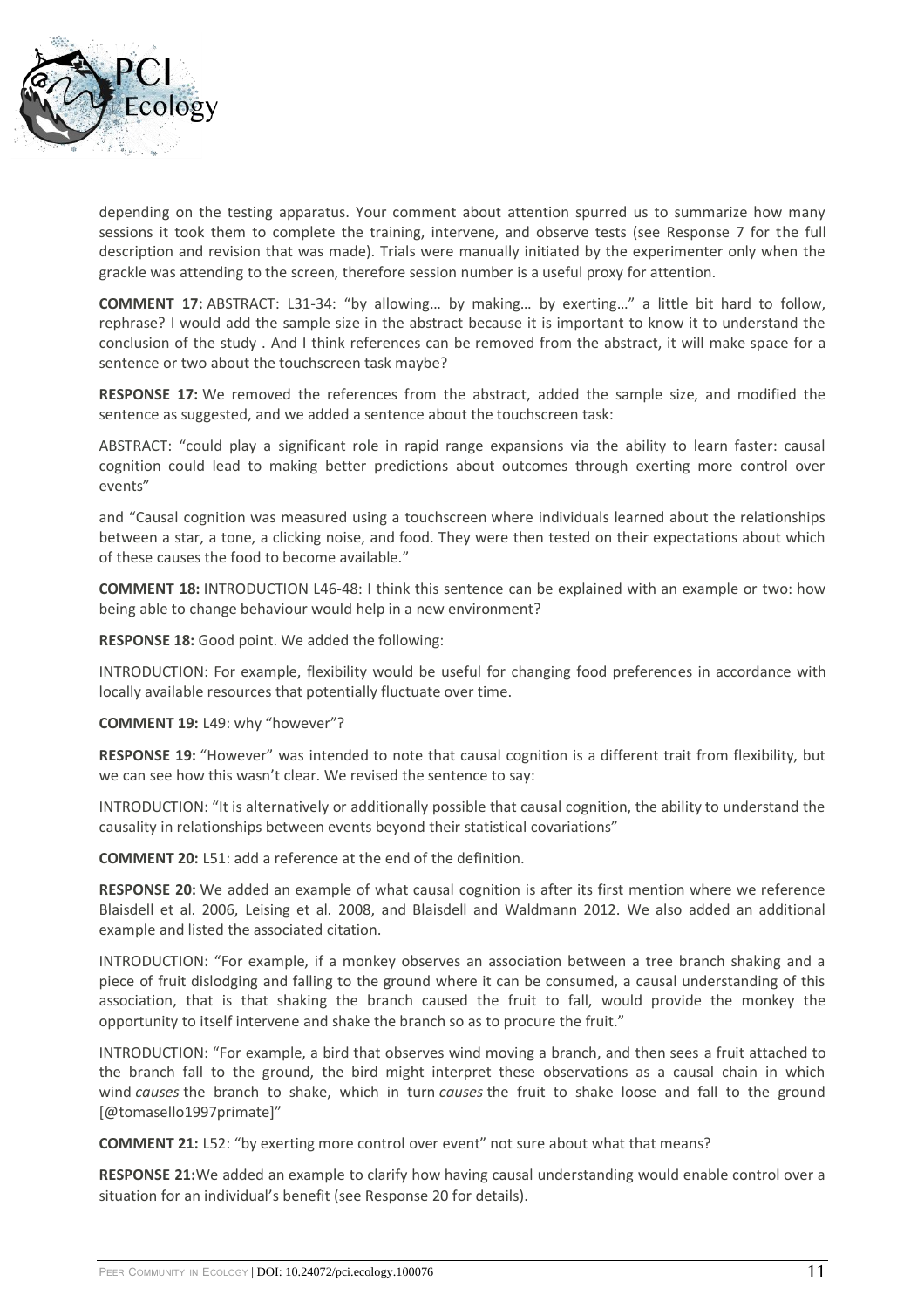

**COMMENT 22:** L55-61: the goals of the study are arriving too fast in the introduction, only 10 lines in the introduction and the authors already present the study.

**RESPONSE 22:** Please see our Response 15 where we addressed this point.

**COMMENT 23:** L61-66: this is definition of causal inference, this should be placed when the authors first speak about causal cognition.

**RESPONSE 23:** Causal models are only one aspect of causal cognition, and the one we are specifically investigating in this study. We now clarify this in the text.

INTRODUCTION: "For example, a bird that observes wind moving a branch, and then sees a fruit attached to the branch fall to the ground, the bird might interpret these observations as a causal chain in which wind *causes* the branch to shake, which in turn *causes* the fruit to shake loose and fall to the ground [(@tomasello1997primateTomasello & Call, 1997)]. Causal maps, such as the wind-->shake branch-->fruit falling map just described, thus provide the causal structure in relationships that go beyond merely observing statistical covariation between events, and allow causal inferences to be derived, such as through diagnostic reasoning and reasoning about one's own interventions on events within the causal model (Blaisdell & Waldmann, 2012) (Waldmann, 1996). Returning to the causal chain example, a bird with such causal knowledge could intervene to shake the branch itself (a causal intervention) with the expectation that they could themselves make the fruit fall to the ground where they would be able to retrieve and eat it. Without such causal knowledge, the bird would not try to shake the fruit loose."

**COMMENT 24:** L84: Figure 1. L83-89: this is the same results as the paragraph before, explained differently. The authors could instead explain here how they will proceed with their grackles (1 sentence or 2, this is introduction, not methods). And explain the Figure 1 with their own hypotheses and expected results?

**RESPONSE 24:** Great idea! We removed the text about the rat experiment and we added text about the experiment in the context of the grackles. Here is our addition…

INTRODUCTION: "To do so, we implemented a conceptually similar design, but adapted to the touchscreen. Grackles would first be trained to peck a small white square (the response key) presented on the lower part of the screen just above the food hopper. Pecks to this response key resulted in delivery of food from the hopper. Next, grackles would receive three types of trials intermixed within each training session. One type of trial consisted of the presentation of a white star in the center of the screen followed by the presentation of a tone from a speaker next to the screen. The second type of trial consisted of the presentation of the white star followed by the delivery of food in the food hopper. The third type of trial consisted of presentations of a noise from the speaker followed by delivery of food. As a result of these three types of trial, grackles should develop the causal models shown in the right panel of Figure 2. At test, each grackle will receive each of four types of test trial in separate test sessions. During the Observation test session, the grackle will receive two types of test trial interspersed within the session. One type of test trial consists of presentation of the tone by itself, while the other type of test trial consists of presentation of the noise by itself. If grackles had formed the causal models depicted in Figure 2, then upon hearing the tone the grackle should diagnostically infer that the star must have caused the tone, and because the star is also a cause of food, the grackles should expect food. Likewise, when they hear the noise at test, because the noise is a direct cause of food, they should expect food. Thus, in both cases, grackles should look for food in the hopper, or peck the food key which had been previously associated with food. During the Intervention test session, the grackle will be presented with two novel visual stimuli on the screen as shown in the center panel of Figure 2. Pecks to one of the stimuli, such as the clover, results in the presentation of the tone. Pecks to the other stimulus, such as the triangle, results in the presentation of the noise. When the noise is produced through the intervention of pecking at the triangle, grackles should expect food because noise is a cause of food. When the tone is produced through the intervention of pecking at the clover, however, the grackles should NOT expect food. This is because, if the grackle formed the common cause model of the star being a common cause of tone and food, when the grackle intervenes to produce the tone, it should attribute the occurrence of that tone to their own causal intervention, and not to the prior cause of the star. Thus,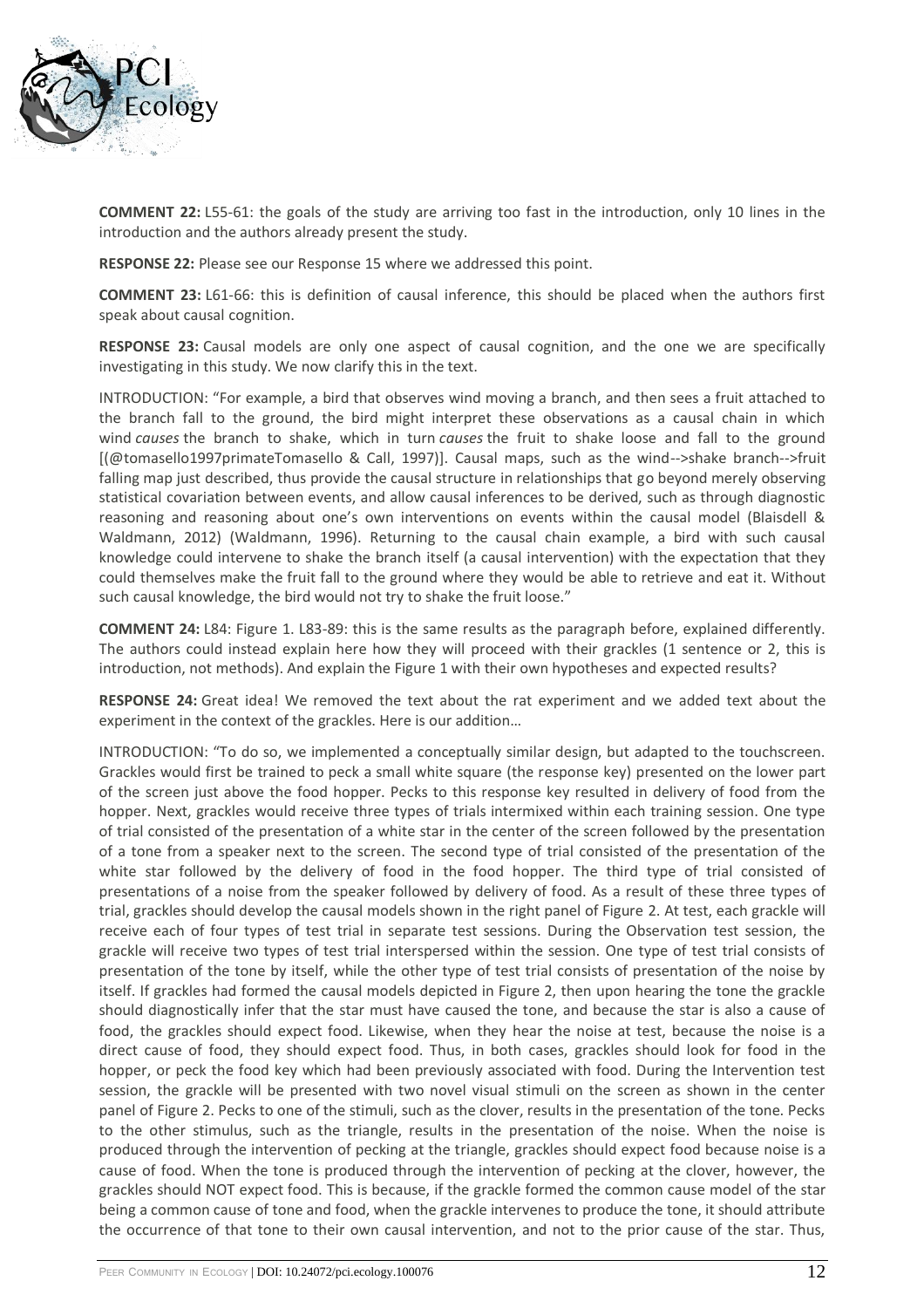

they should not expect that the star had caused THAT tone (the one the bird caused through its intervention) and thus should not expect food either. Thus, we predict more food inspection behavior when the grackles intervenes to cause the noise than when they intervene to cause the tone. This result would replicate the finding in rats by Blaisdell et al."

**COMMENT 25:** L92-94: I would say "our results will indicate whether grackles exhibit …." or "our results indicate that grackles exhibited …". Like now this sentence is weird, neither exposing the results nor asking a question.

**RESPONSE 25:** Thanks for the catch! We fixed the grammar as you suggested.

**COMMENT 26:** Figure legends: the circle is still in the legend but I think it is coming from the previous design right? It should be the star instead.

**RESPONSE 26:** Thank you! We made the change.

**COMMENT 27:** RESULTS L124-125: the combined effect of a low sample size + a very low response rate…, especially with an ANOVA.

**RESPONSE 27:** We are not clear what the question/comment is, but hopefully we covered this concern above: we revised the way we report and discuss the results of the repeated measures ANOVA, and we note the limitations of this analysis with these constraints (see Response 11 for more details about the ANOVA, and Response 7 for more details about the sample size).

**COMMENT 28:** Table 1: the legend should be more developed so that we can understand the table without the main text.

**RESPONSE 28:** We now removed the table because it seemed to cause confusion rather than being helpful.

**COMMENT 29:** L134-145: relate to the first paragraphe, do grackles show evidence of causal cognition.

**RESPONSE 29:** We moved this piece to the Methods so now this section begins with the result instead of discussing the equation (also in accordance with Response 9).

**COMMENT 30:** L139: what 'abs' means? I have to say that I am no familiar with the last part of the results, the mechanistic approach. I am not able to review this section.

**RESPONSE 30:** abs means the absolute value, which we now explain in the new location for the equation, which is in the Methods.

**COMMENT 31:** DISCUSSION L187-194: the authors must have a data representing attention that can be used to test this hypothesis.

**RESPONSE 31:** Please see Response 7, which discusses how we added a summary of how many sessions it took the grackles to complete the training and tests (as an indicator of attention).

**COMMENT 32:** L195-202: In another species of grackles, the Carib grackle, simple task requiring pecking are working, and color cue-food associative learning have been used (see the work from S. Overington and J Morand Ferron). However, a screen has not been used yet.

**RESPONSE 32:** Thank you for pointing us in this direction! We are aware of Morand-Ferron's use of an operant chamber with wild great tits, but we can't find anything like this from her or from Overington using operant chambers in Carib grackles. Did we miss this? Sorry if we misinterpreted your comment.

## *Decision round #1*

Dear Dr. Blaisdell,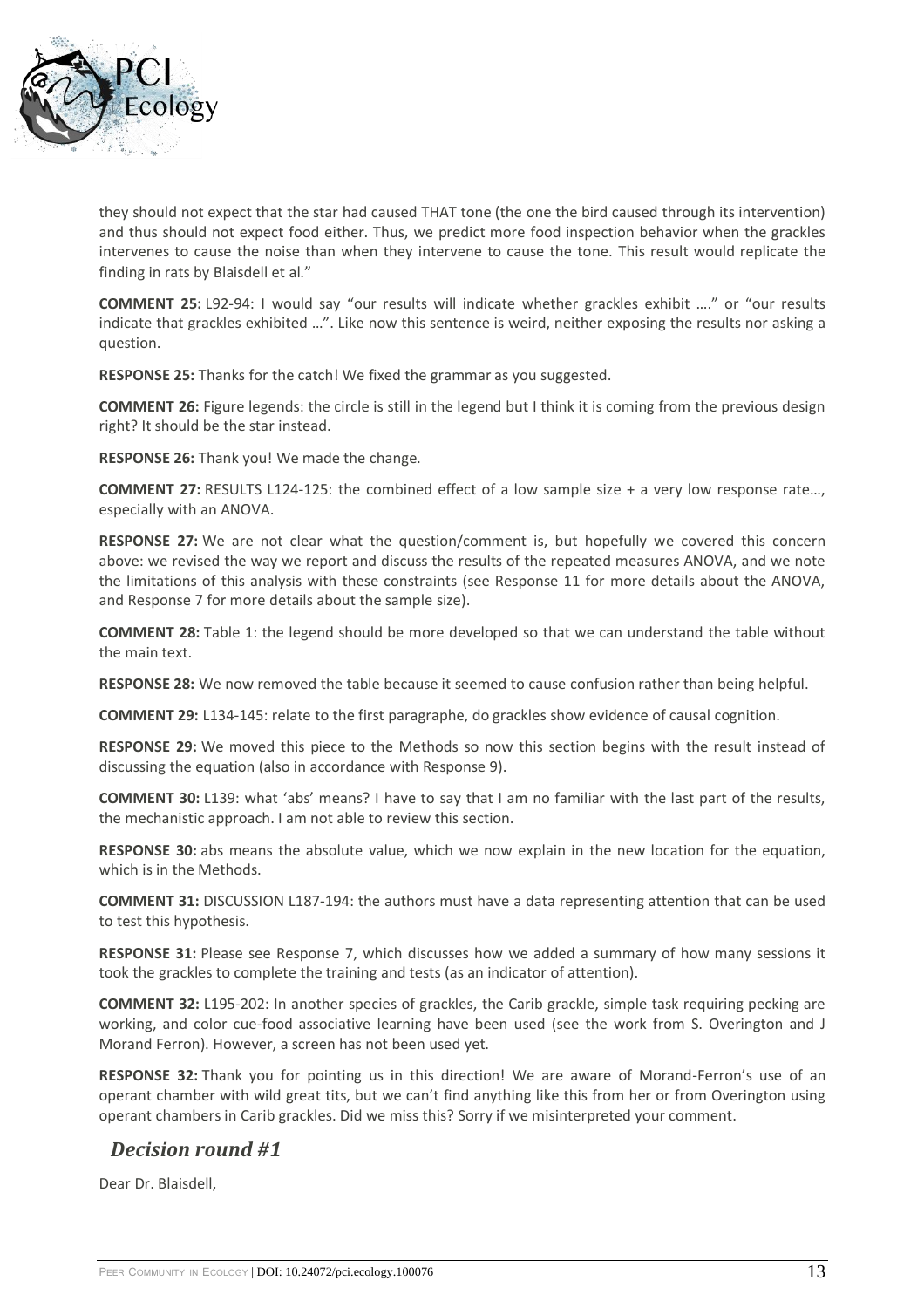

thank you for submitting your preprint "Do the more flexible individuals rely more on causal cognition? Observation versus intervention in causal inference in great-tailed grackles" to PCI Ecology, it is great to see a preregistration developing into a preprint.

Your preprint has been reviewed by two referees and you will see that both have a number of points that need to be addressed. I see myself in agreement with referee 1, in the sense that we appreciate the processes this work has gone through and the honesty of the preprint. Nevertheless, the results, especially given the very small sample size, are not conclusive. Referee 2 notes that even negative results merit to be published. I agree, but I ask myself, what should the reader take home from an inconclusive experiment with a very small sample size? Whatever your concrete answer to this question will be, this must be the strength of the preprint. In this context, I would like to point to referee 1's point related to lines 222-223, which is very relevant. Beyond this, both referees point to some improvement possibilities that I would like to encourage you to follow.

Besides these comments, I have some additional questions:

On page 1 you reference the preregistration. If I am not mistaken, Folsom and MacPherson were not on the recommended preregistration (see:

https://raw.githubusercontent.com/corinalogan/grackles/master/Files/Preregistrations/g\_causalPassedPreSt udyPeerReview31Jan2019.pdf). Please correct the reference.

Along these lines, Deffner has been added as an author and Johnson-Ulrich has been left out in comparison to the preregistration. I am not aware of PCI having rules regarding authorship on preregistration vs. preprint. Nevertheless, I would like you to make sure that all authors who merit authorship have been included.

Lines 38-43, conclusions in the abstract. Similar to lines 222-223, this should be reformulated to be more cautious or changed.

Page 3: The first figure you reference is Fig. 4. Please adapt the figure numbering to start with 1.

Table 1: correct formatting of "eta^2".

Page 10, 1): If I am not mistaken, the minimum sample size aimed for in the preregistration was  $2 \times 8 = 16$ samples. Please adjust the text accordingly. In addition, referee 1 notes that the power was already not very high with N=16. This reduction in power should be discussed.

I suggest revising your preprint in light of the referees' comments, accompanied by a detailed response to their criticism. I am looking forward to receiving a revised version of your preprint.

Sincerely yours, Emanuel A. Fronhofer

*Preprint DOI:* **<https://doi.org/10.31234/osf.io/z4p6s>**

### *Reviewed by anonymous reviewer, 2020-12-23 13:25*

Authors studied the causal cognition in the great-tailed grackles and its link to behavioral flexibility with indirect implications for range-expanding species. The question is interesting. Authors failed to find evidence for causal evidence and even more so a link with flexibility. While the absence of causal cognition is worth publishing, there are several issues that prevent a firm conclusion on the biological underpinnings of a lack of causal cognition.

The issues are: 1) not sure birds were "very attentive to visual events presented on the touchscreen" (lines 187-194), 2) "the touchscreen might be inappropriate for testing causal processes associated with obtaining food" (lines 195-202), 3) the very low sample size (i.e. 8 birds) and the limited initial power analysis of 71% chance of detecting a large effect, 4) "the changes in protocol over the course of the experiment" (line 258),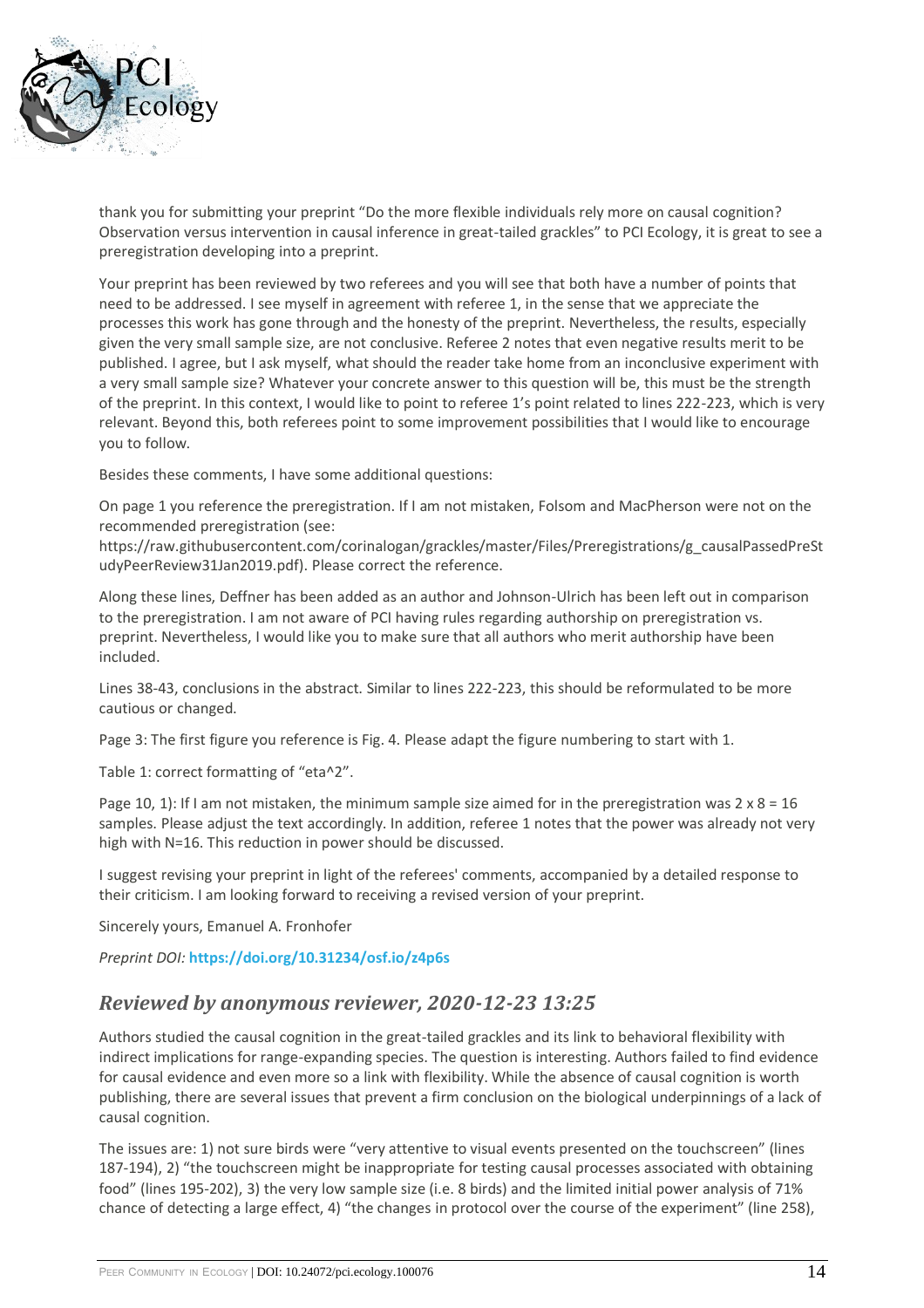

5) the "However, note that the very low response rate in the Observe condition (Figure 2) makes it difficult to rely on this conclusion." (line 124-125).

While I appreciate the great honesty all along the manuscript, I regret to say that all these points make the current results hardly conclusive. And frankly speaking, while again I do value non-significant (wrongly called negative) results, publishing a study one cannot rely on the results because of multiple methodological issues is debatable.

I respectfully disagree with (lines 222-223) "This failure to find evidence of causal cognition in the grackle provides a cautionary tale for comparative psychologists interested in testing wild-caught animals using traditional laboratory apparatuses and techniques". This sentence mixed up two ideas. Scientists should indeed make sure they use appropriate methods to test their questions on the focal species. I fully agree. However, I find misleading to link it with "the failure to find evidence of causal cognition" which implies causal cognition was properly tested. Authors may have failed to test for causal cognition and not failed to find evidence for it, or at least it is currently difficult to tease apart these two. These two statements (i.e. failing to test for and failing to find evidence) are clearly different.

I also find hazardous that authors discuss and even mention range expansion ("could indicate that it (causal cognition) is not implicated as a key factor involved in a rapid geographic range expansion", lines 231-232). None of the analysis relates to range expanding processes (e.g. birds sampled in populations of varying ages) and authors are not sure they properly measured causal cognition and can rely on their conclusions.

I am sorry my comments may sound harsh. I advise to ensure the protocol is a valid and functional protocol for the studied species and increase the sample size.

Other comments:

1) Methods are sometimes mixed with the introduction and the results (e.g. lines 57-59, 134-145)

2) In a few places (e.g. lines 61-63 and 67-80), the introduction is hardly understandable for non-specialists.

3) Cannot find anywhere the supplementary information for the statistical analysis for the repeated ANOVA with JASP (not clear why R is not used for this analysis). The exact model used is not clear, how it controls for repeated measures, where do all the residuals come from. An experimenter random intercept is added in some analyses. How many experimenters are running the experiment? Is an experimenter effect welldistributed among or nested within a bird ID or a condition? With 8 individuals, this point is very important.

4) Lines 680-683: "We have chosen to keep the models as simple as possible because the sample sizes for each experiment are small. These experiments were designed to determine whether grackles attend to causal cues or not. If results show that they do, then we will conduct further tests to investigate the extent of these abilities." This is circular thinking. The sample size may prevent authors from finding a causal cognition and so the decision to extend this experiment to other places and to a larger sample size is created by this small sample size.

5) Figure 1 legend: circle should be changed for stars.

6) Figure 3 legend: a legend for grey bars (confidence intervals?) and the black curve (means) should be added.

## *Reviewed by [Laure Cauchard,](https://ecology.peercommunityin.org/public/user_public_page?userId=1054) 2021-01-14 16:10*

This study explores the role of causal cognition in behavioural flexibility in 8 wild great-tailed grackles temporarily kept in captivity (up to 6 months). The study has 2 goals: 1) are the grackles displaying causal inference using a touch screen task, and 2) is this ability correlated with behavioural flexibility, measured in another study on the same individuals. Unfortunately, results show no evidence of causal inference, and the performance of the touch screen task does not correlate with behavioural flexibility. Negative results are as informative as positive results and deserve to be published, so that furture studies can rely on it to go